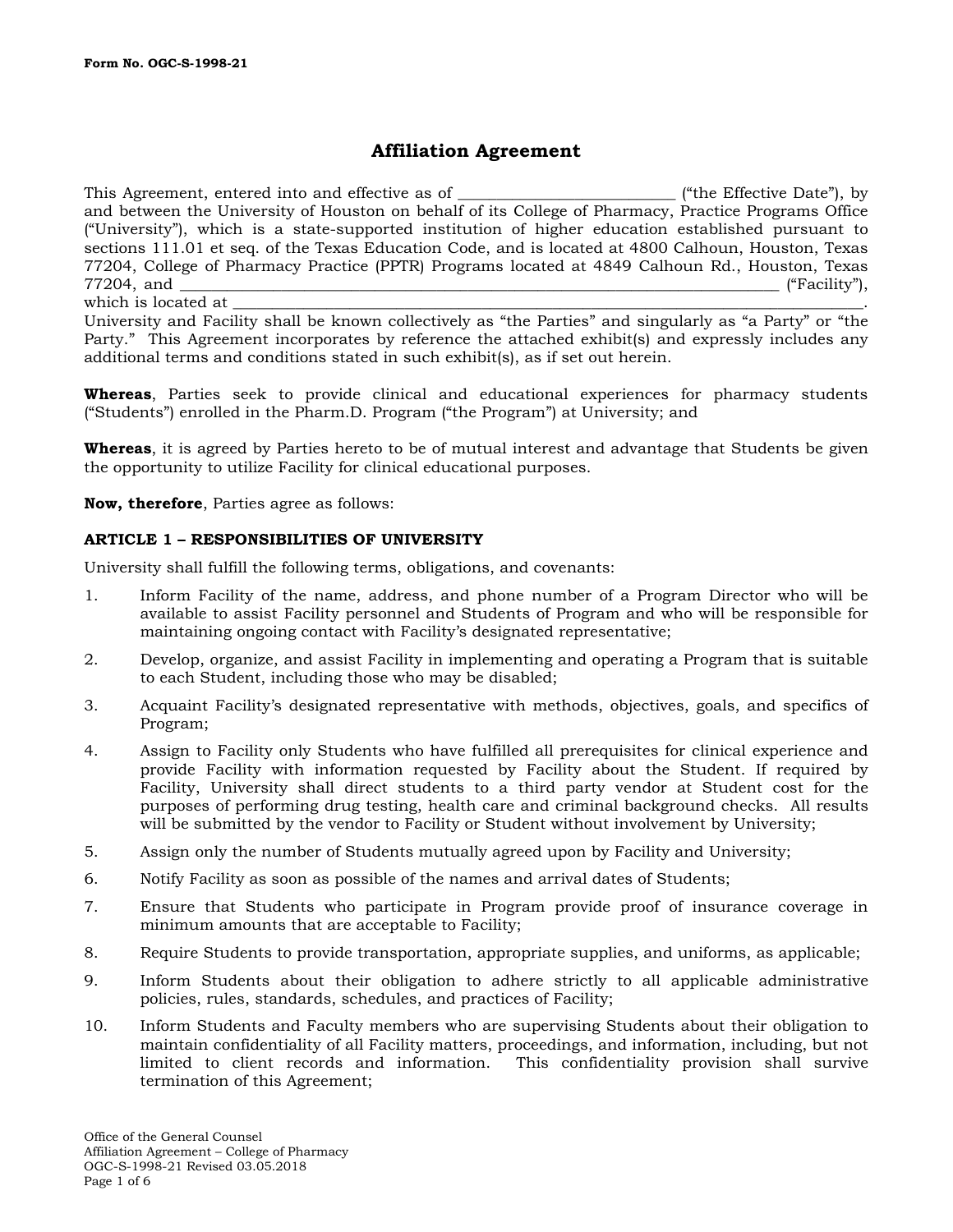### **Form No. OGC-S-1998-21**

- 11. Upon notice to University, inform Facility of any adverse circumstances to which Facility may be exposed because of the activities or health status, including the mental health status, of a Student;
- 12. Upon notice to University, notify Facility of any complaint, claim, investigation, or lawsuit involving a Student that is related to clinical experiences provided under this Agreement;
- 13. Notify Students about their obligation to comply with Facility policies and procedures, state law, and OSHA blood borne and tuberculosis pathogen regulations in the training, vaccination, testing, prevention, and post-exposure treatment of Students, where applicable in the performance of duties required by Program;
- 14. Accept full responsibility for the training, evaluation, qualifications, and competency level of each Student.

### **ARTICLE 2 – OBLIGATIONS OF FACILITY**

Facility shall fulfill the following terms, obligations, and covenants:

- 1. Provide necessary instruction for prescribed clinical experiences for Students, as agreed upon by both Parties;
- 2. Where appropriate, provide qualified supervisory personnel to work in conjunction with Program faculty;
- 3. Provide University's designee with a performance appraisal for each Student in the form prescribed by University;
- 4. Report any unsatisfactory conduct or performance of a Student in a form prescribed by University; and
- 5. Permit designated faculty members the right to counsel with and to observe Students at Facility.

### **ARTICLE 3 – OBLIGATIONS OF PARTIES**

Parties mutually agree to fulfill the following terms, obligations, and covenants:

- 1. Neither University, Students, nor any University personnel, including faculty, shall be considered employees, agents, borrowed servants, partners, or joint ventures of Facility;
- 2. Facility is not responsible for wages, social security taxes, hospitalization insurance, or workers' compensation insurance for Students. In the event a Student should, independent of this Agreement, be employed by Facility, this section and the preceding section shall not apply during the hours in which such Student is performing services as an employee of Facility;
- 3. Nothing in this Agreement is to be construed as transferring financial responsibility from one Party to another;
- 4. Without limitation of any provision set forth in this Agreement, Parties expressly agree to abide by all applicable federal and/or state equal employment opportunity statutes, rules, and regulations; and
- 5. Facility shall have the right to refuse to allow Students who do not have requisite skills, attitude, previous training, or health status for proper provision of patient care to participate in Program.
- 6. To the extent permitted by the constitution and laws of the State of Texas and without the waiver of sovereign immunity or any other defense to which University is or may be entitled to assert, University shall indemnify and hold Facility harmless from and against any claims, costs, including reasonable attorneys' fees, liabilities, or causes of action arising out of or from any negligent acts or omissions by Students or University personnel who are engaged in activities at Facility that are directly related to Program. In the event that University and Facility are legally adjudged to have been jointly negligent in causing injury or damage, each shall be obligated to satisfy its proportionate share of such judgment based upon the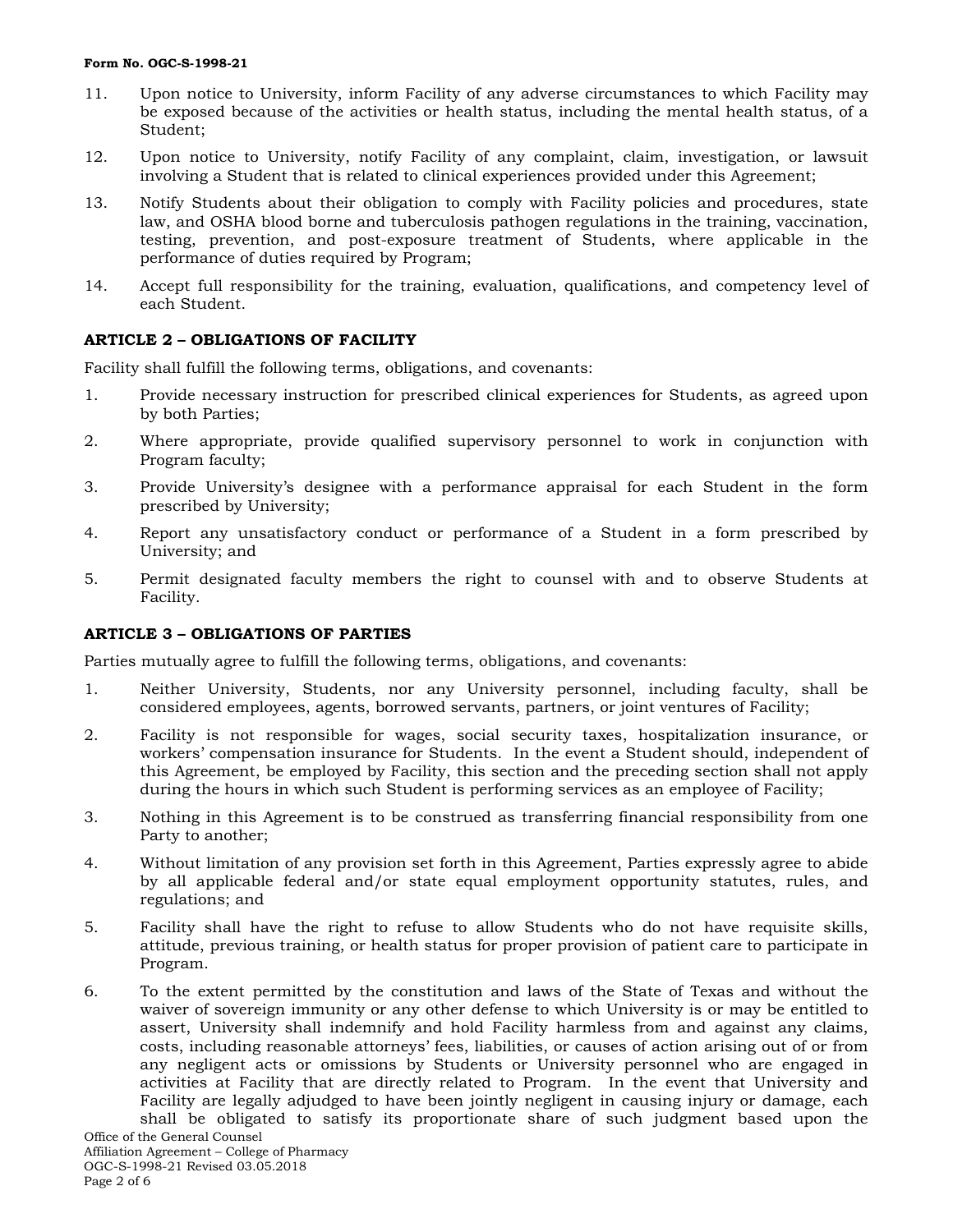percentage of liability attributed to it in such judgment, but, if, in addition, University is adjudged to be liable for the acts or omissions of Facility and/or any employee, personnel, or agent provided by Facility, then University shall be indemnified by Facility to the extent of such vicarious liability. Neither Party hereto shall be obligated to indemnify the other for such other Party's own negligence. This indemnification provision shall survive termination of this Agreement.

### **ARTICLE 4 – TERM AND TERMINATION**

- 1. This Agreement shall remain in effect until the end of University's academic year and shall automatically renew for additional terms consisting of University's academic year, unless sooner terminated in accordance with applicable provisions of this Agreement, for a period not to exceed five (5) years. University's academic year begins on September 1 and ends on August 31 of the following calendar year.
- 2. Any breach of the covenants stated in Article I of this Agreement by University shall be considered a material breach of this Agreement. In the event of a material breach, Facility shall have the right to terminate this Agreement immediately.
- 3. Notwithstanding any other provision in the Agreement, either Party shall have the right to terminate this Agreement after ninety (90) consecutive days' written notice is given to the other Party. If either Party exercises this option, Parties agree to make reasonable efforts so that Students already in training status will be allowed to complete the stipulated course of study.
- 4. Facility shall further have the right to demand immediate removal of any student from its premises, upon a determination by the administrator in charge that the Student poses a threat to the health, safety, or welfare of Facility's patients, clients, or personnel or to the orderly business function of Facility.

### **ARTICLE 5 – GENERAL PROVISIONS**

- 1. Parties agree that this Agreement will be construed by the laws of the State of Texas and venue for purposes of alternative dispute resolution, claims, or litigation shall be Houston, Harris County, Texas.
- 2. The terms and conditions of this Agreement may be modified upon mutual written consent of Parties at any time.
- 3. This Agreement and all terms and conditions contained herein shall become effective as of the date noted as the Effective Date that first appears in paragraph one of this document.
- 4. Any notice required or permitted under this Agreement shall be considered effective as of the date sent by certified mail, return receipt requested, as follows:

| UNIVERSITY:                                                                            | <b>FACILITY:</b>     |
|----------------------------------------------------------------------------------------|----------------------|
| Provost<br>University of Houston<br>4800 Calhoun<br>Houston, TX 77204                  | Administrator/CEO    |
| with a copy to:                                                                        | with a copy to:      |
| Dean, College of Pharmacy<br>4849 Calhoun, Health Building 2<br>Houston, TX 77204-5000 | Director of Pharmacy |
|                                                                                        |                      |

5. Neither Party may assign any rights or obligations under this Agreement without the prior written consent of the other Party.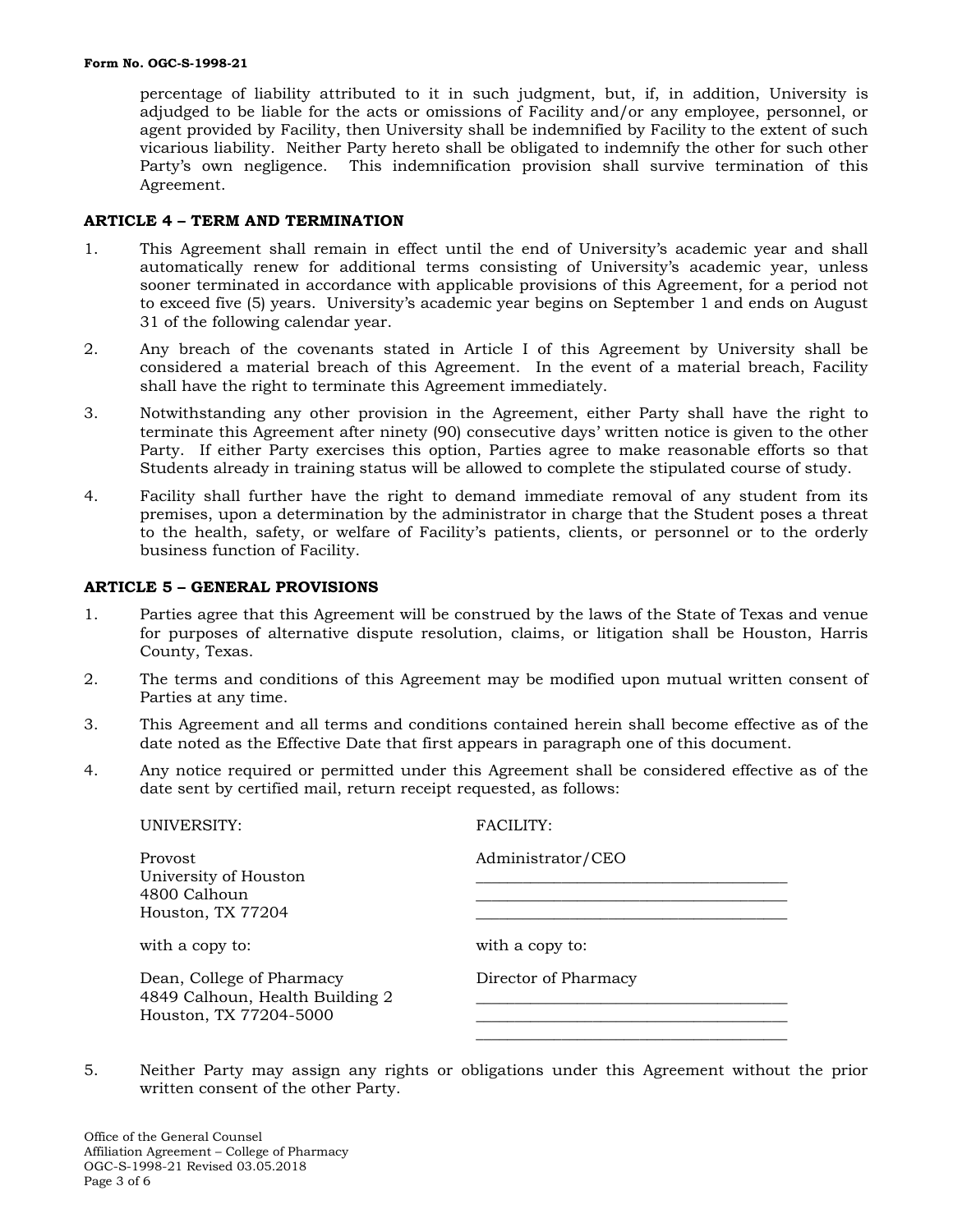### **Form No. OGC-S-1998-21**

- 6. Each individual executing this Agreement on behalf of any Party expressly represents and warrants that he/she has authority to do so, and thereby to bind Party on behalf of which/whom he/she signs, to the terms of this Agreement.
- 7. If any part of the Agreement should be determined to be invalid, illegal, inoperative, or contrary to applicable law, statute, regulation, or University or Facility policies, that part of the Agreement shall be reformed, if reasonably possible, to comply with the applicable policies, provisions of law, statute, or regulation, and, in any event, the remaining parts of the Agreement shall be fully effective and operative insofar as reasonably possible.
- 8. A waiver by either Party of the breach or violation of any provision of the Agreement shall not operate as, or be construed to be, a waiver of any subsequent breach of the Agreement.
- 9. Neither Party shall be liable nor deemed to be in default for any delay or failure in performance under the Agreement or other interruption of service deemed resulting, directly or indirectly, from acts of God, acts of public enemy, war, accidents, fires, explosions, hurricanes, floods, failure of transportation, strikes, or other work interruptions by either Party's employees, or any similar cause beyond the reasonable control of either Party.
- 10. This Agreement is entered into by and between Parties hereto and for their benefit. Unless explicitly provided in this Agreement, there is no intent by either Party to create or establish third Party beneficiary status or rights in any third party, and no such third party shall have any right to enforce any right or enjoy any benefit created or established under this Agreement.
- 11. Unless expressly provided herein, Parties do not assume or become liable for any of the existing or future obligations, liabilities, or debt of the other.
- 12. This is the entire Agreement between Parties and supersedes all prior agreements, proposals, or understandings, whether written or oral.

**In witness thereof**, Parties have executed this Agreement in multiple counterparts, to be effective as of the date written on page one (1) of the Agreement.

### **UNIVERSITY OF HOUSTON FACILITY**

| Signature<br>Name:        | Date | Signature<br>Name: | Date |
|---------------------------|------|--------------------|------|
|                           |      | Title:             |      |
| Signature                 | Date | Signature<br>Name: | Date |
| Dean, College of Pharmacy |      | Title:             |      |

*Note: Modification of this Form requires approval of OGC*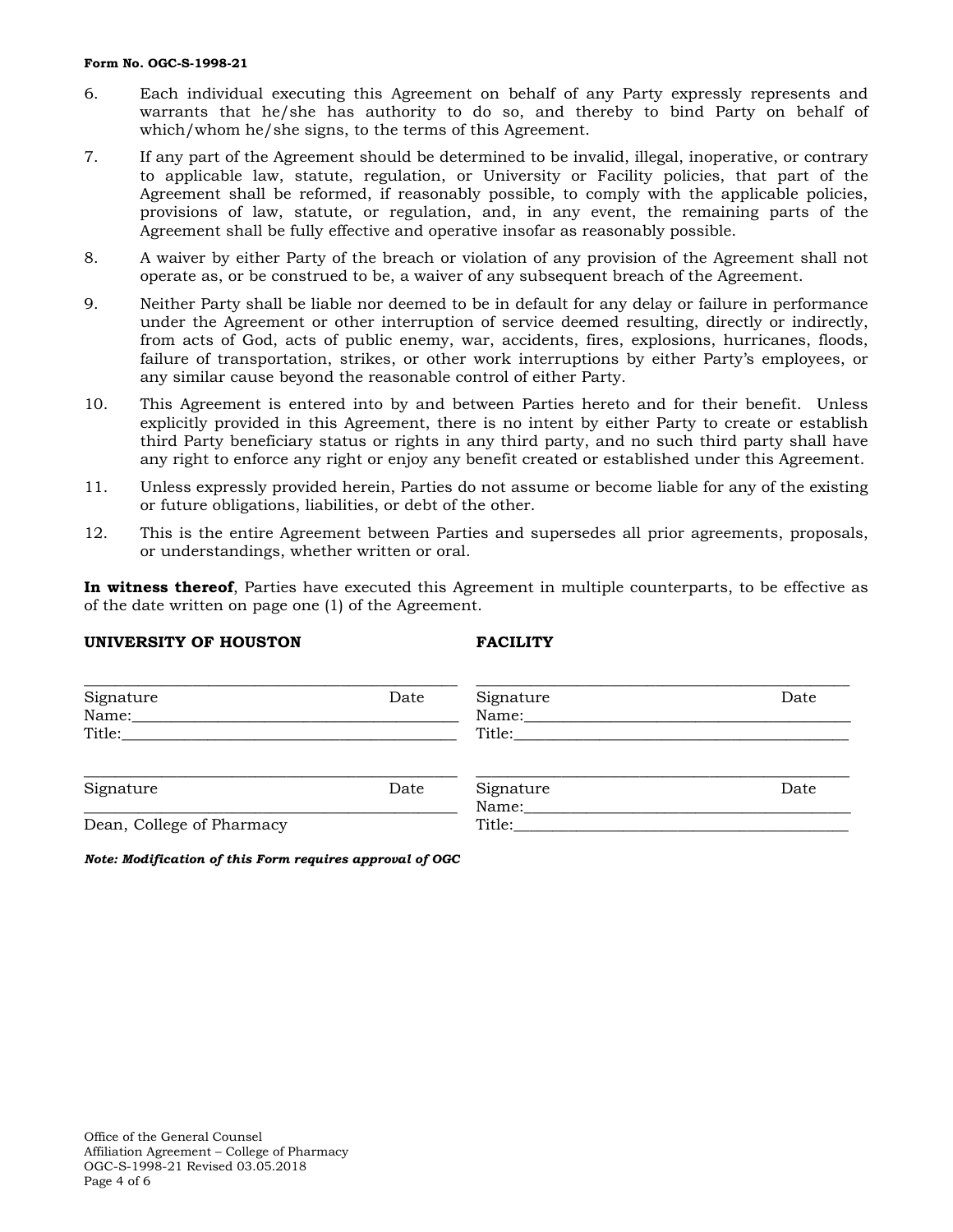# UNIVERSIT Y *of* HOUSTON

# **Exhibit A to the Affiliation Agreement** concerning **CLINICAL INSTRUCTION**



This Exhibit is entered into and is effective upon date that both parties have signed.

### 1. **PURPOSE:**

- a. Purpose. The purpose of the Affiliation Agreement Exhibit A is to provide qualified clinical pharmacy preceptor-faculty to the University's College of Pharmacy. The terms of this Exhibit A are in addition to the provisions of the Affiliation Agreement.
- b. Clinical Instruction. Facility will provide clinical instruction services for Pharm.D. experiential clerkship rotations as mutually agreed by Parties.
	- (1) Clinical instruction will involve the supervision of pharmacy students in their daily monitoring of patient drug therapy, rounding with physicians and other health care team members, provision of in-service drug therapy discussions, and analysis of patient medication histories. Students will be assigned by Facility to suitable medical teams or sites in Facility. Students are expected to be on site for all hours of the agreed upon schedule for training.
	- (2) Preceptor-faculty will assist the student to comply with the grading criteria and terminal competencies for the course.
- 2. **TERM:** The initial term of this agreement is effective upon date that both parties have signed and this agreement shall remain in effect through August 31, \_\_\_\_\_\_\_\_, and then automatically renew for additional terms in accordance with Article IV of the Affiliation Agreement.

### 3. **FISCAL PROVISIONS:**

- a. Compensation. University agrees to compensate Facility \$ per semester hour per Student for the clinical instruction as specified in 1.02 above. Courses range from 3-6 semester hours (3-6 full-time week equivalents).
- b. Payment Schedule. Facility shall invoice University at the end of each semester, and University agrees to remit payment within forty-five days after receipt of invoice.

### 4. **GENERAL PROVISIONS:**

- a. Personnel. University has the right to approve Facility's faculty assigned to provide instruction to students. Faculty will be required to hold a current Texas pharmacy license and preceptor license. Facility shall ensure that preceptor-faculty have appropriate professional malpractice insurance coverage in order to fulfill any obligations that may or do arise under the agreement.
- b. Insurance. University will procure and maintain throughout the term of the agreement, professional liability insurance in minimum amounts of one million dollars (\$1,000,000.00) per occurrence and three million dollars (\$3,000,000.00) in the aggregate for Students assigned to Facility. Upon request, University shall provide Facility with Certificates of Insurance evidencing said coverage at the commencement of and upon each successive renewal of this Agreement. University shall notify Facility at least thirty (30) days in advance of any proposed cancellation or change in said coverage. Facility retains the right to terminate Agreement immediately if University fails to maintain insurance required in this paragraph. University agrees to have its faculty and students named as additional insureds on said policies of insurance.
- c. Student Health Status. Prior to Student assignment to Facility, University shall require written evidence of immunization against rubella, rubeola, mumps, Hepatitis B, and lack of active tuberculosis.